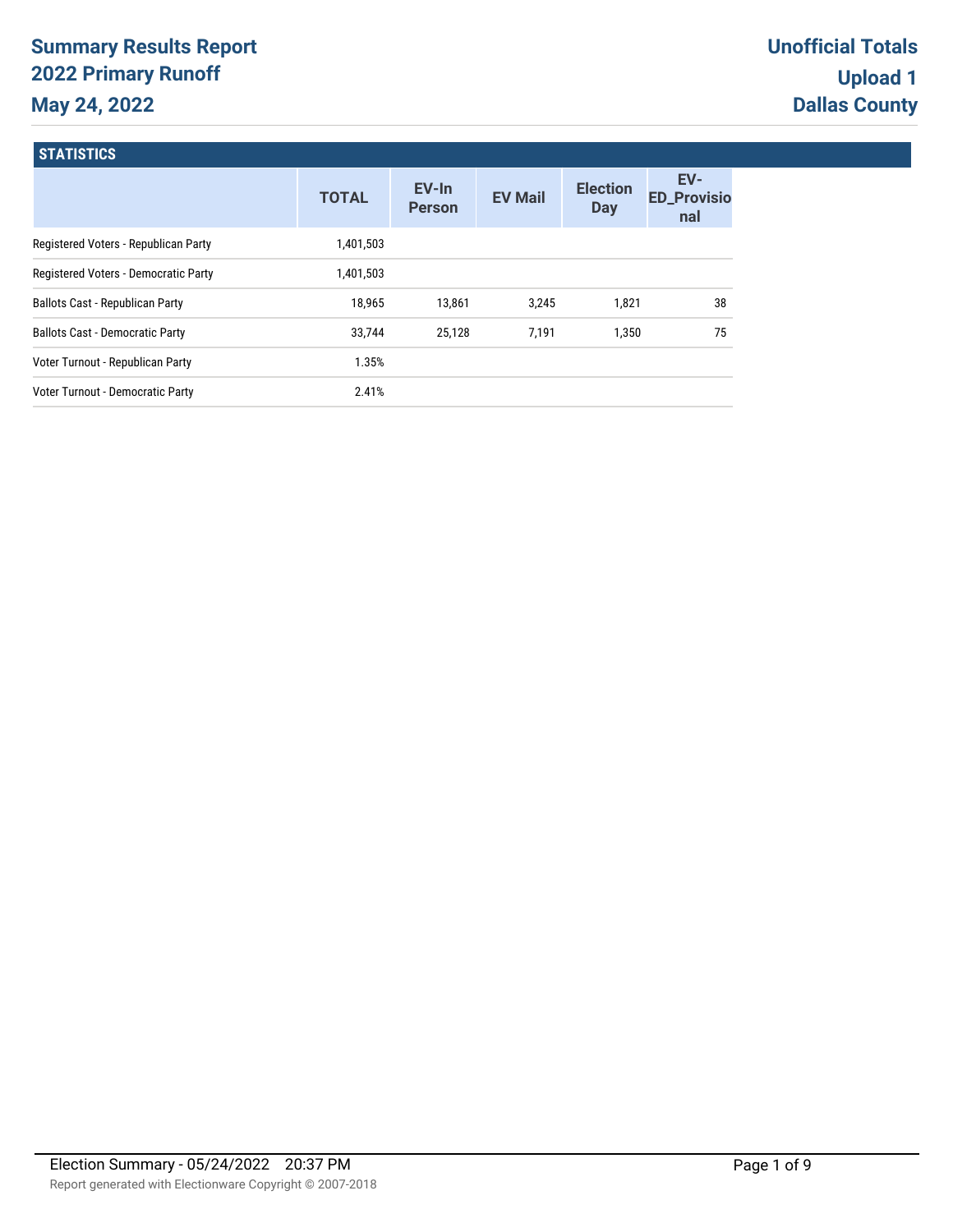# **REP Rep U.S. Congressional Dist 30 Rep Dist 30**

Vote For 1

|                          | <b>TOTAL</b> | VOTE %  | EV-In<br>Person | <b>EV Mail</b> | <b>Election</b><br><b>Day</b> | EV-<br>ED_Provisio<br>nal |
|--------------------------|--------------|---------|-----------------|----------------|-------------------------------|---------------------------|
| James " J. Frank" Harris | 854          | 38.28%  | 698             | 62             | 91                            | 3                         |
| James Rodgers            | 1,377        | 61.72%  | 1,064           | 185            | 125                           | 3                         |
| <b>Total Votes Cast</b>  | 2,231        | 100.00% | 1,762           | 247            | 216                           | 6                         |

#### **REP Rep U.S. Congressional Dist 32 Rep Dist 32**

Vote For 1

|                         | <b>TOTAL</b> | VOTE %  | EV-In<br>Person | <b>EV Mail</b> | <b>Election</b><br><b>Day</b> | EV-<br><b>ED_Provisio</b><br>nal |
|-------------------------|--------------|---------|-----------------|----------------|-------------------------------|----------------------------------|
| Antonio Swad            | 2,397        | 58.01%  | 1,988           | 370            | 37                            | ↑                                |
| Justin Webb             | 1,735        | 41.99%  | 1,378           | 316            | 38                            | 3                                |
| <b>Total Votes Cast</b> | 4,132        | 100.00% | 3,366           | 686            | 75                            | 5                                |

# **REP Rep Attorney General Rep County Wide**

Vote For 1

|                         | <b>TOTAL</b> | <b>VOTE %</b> | EV-In<br><b>Person</b> | <b>EV Mail</b> | <b>Election</b><br><b>Day</b> | EV-<br><b>ED_Provisio</b><br>nal |
|-------------------------|--------------|---------------|------------------------|----------------|-------------------------------|----------------------------------|
| Ken Paxton              | 9,817        | 52.01%        | 7,495                  | 1,422          | 890                           | 10                               |
| George P. Bush          | 9,060        | 47.99%        | 6,307                  | 1,805          | 920                           | 28                               |
| <b>Total Votes Cast</b> | 18,877       | 100.00%       | 13,802                 | 3,227          | 1,810                         | 38                               |

#### **REP Rep Commissioner of the General Land Office Rep County Wide**

|                         | <b>TOTAL</b> | VOTE %  | EV-In<br>Person | <b>EV Mail</b> | <b>Election</b><br><b>Day</b> | EV-<br><b>ED_Provisio</b><br>nal |
|-------------------------|--------------|---------|-----------------|----------------|-------------------------------|----------------------------------|
| <b>Tim Westley</b>      | 5,333        | 30.42%  | 3,651           | 1,137          | 530                           | 15                               |
| Dawn Buckingham         | 12,196       | 69.58%  | 9,267           | 1,806          | 1,104                         | 19                               |
| <b>Total Votes Cast</b> | 17,529       | 100.00% | 12,918          | 2,943          | 1,634                         | 34                               |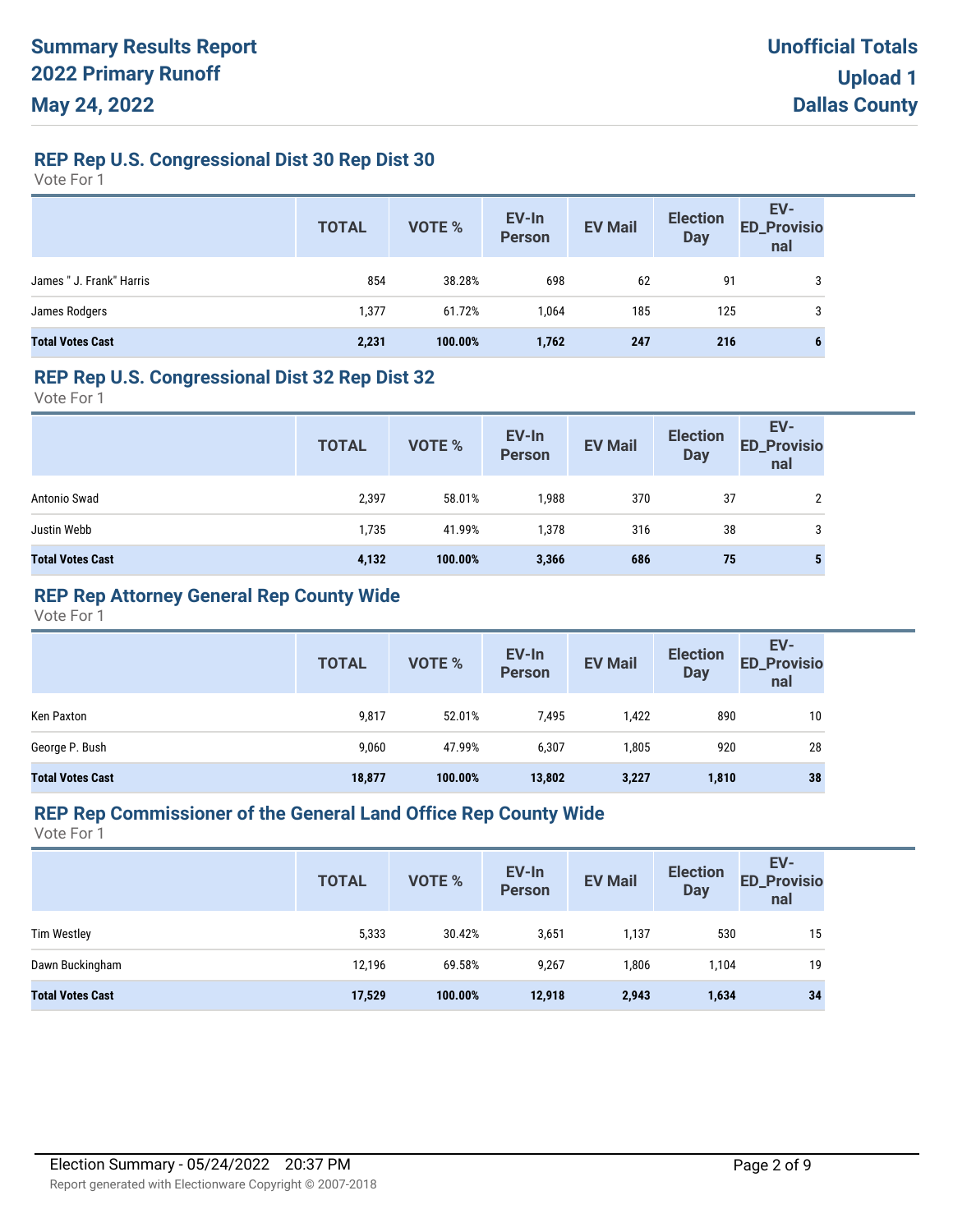# **REP Rep Railroad Commissioner Rep County Wide**

Vote For 1

|                         | <b>TOTAL</b> | VOTE %  | EV-In<br>Person | <b>EV Mail</b> | <b>Election</b><br><b>Day</b> | EV-<br><b>ED_Provisio</b><br>nal |
|-------------------------|--------------|---------|-----------------|----------------|-------------------------------|----------------------------------|
| Wayne Christian         | 10,037       | 55.93%  | 7,118           | 1,975          | 934                           | 10                               |
| Sarah Stogner           | 7,910        | 44.07%  | 6,110           | 1,015          | 760                           | 25                               |
| <b>Total Votes Cast</b> | 17,947       | 100.00% | 13,228          | 2,990          | 1,694                         | 35                               |

### **REP Rep Member, State Board of Education, Dist 13 Rep District 13**

Vote For 1

|                         | <b>TOTAL</b> | VOTE %  | EV-In<br>Person | <b>EV Mail</b> | <b>Election</b><br><b>Day</b> | EV-<br><b>ED_Provisio</b><br>nal |
|-------------------------|--------------|---------|-----------------|----------------|-------------------------------|----------------------------------|
| Kathryn Monette         | 2,627        | 67.17%  | 2.126           | 303            | 194                           | 4                                |
| A. Denise Russell       | 1,284        | 32.83%  | 1,032           | 141            | 109                           | 2                                |
| <b>Total Votes Cast</b> | 3,911        | 100.00% | 3,158           | 444            | 303                           | 6                                |

### **REP Precinct Chair, Precinct 2099 Precinct 2099**

Vote For 1

|                         | <b>TOTAL</b> | VOTE %  | EV-In<br>Person | <b>EV Mail</b> | <b>Election</b><br><b>Day</b> | EV-<br>ED_Provisio<br>nal |
|-------------------------|--------------|---------|-----------------|----------------|-------------------------------|---------------------------|
| Bo Richardson           | 30           | 75.00%  | 25              |                |                               |                           |
| Rudy Oeftering          | 10           | 25.00%  |                 |                | 0                             |                           |
| <b>Total Votes Cast</b> | 40           | 100.00% | 32              | 4              | 2                             |                           |

#### **REP Precinct Chair, Precinct 3304 Precinct 3304**

|                         | <b>TOTAL</b> | VOTE %  | EV-In<br>Person | <b>EV Mail</b> | <b>Election</b><br><b>Day</b> | EV-<br><b>ED_Provisio</b><br>nal |
|-------------------------|--------------|---------|-----------------|----------------|-------------------------------|----------------------------------|
| Laura Richter           | 18           | 62.07%  | 17              |                | 0                             | 0                                |
| Mary Sue McCarty        | 11           | 37.93%  | g               | 2              | 0                             | 0                                |
| <b>Total Votes Cast</b> | 29           | 100.00% | 26              | 3              | $\bf{0}$                      | $\bf{0}$                         |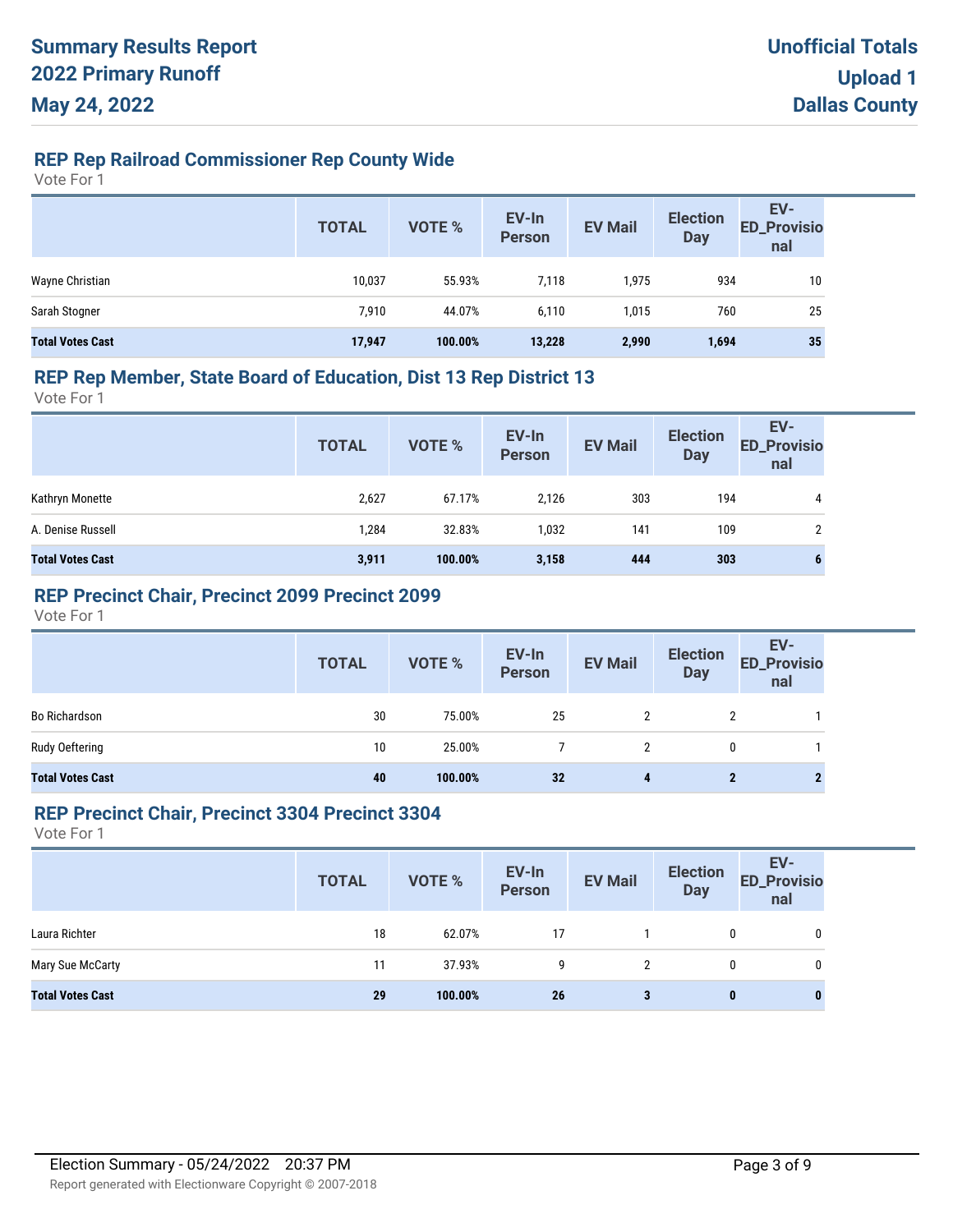# **DEM Dem U.S. Congressional Dist 24 Dem Dist 24**

Vote For 1

|                         | <b>TOTAL</b> | <b>VOTE %</b> | EV-In<br><b>Person</b> | <b>EV Mail</b> | <b>Election</b><br><b>Day</b> | EV-<br>ED_Provisio<br>nal |
|-------------------------|--------------|---------------|------------------------|----------------|-------------------------------|---------------------------|
| Derrik T Gay            | 2,454        | 57.75%        | 1,708                  | 596            | 142                           | 8                         |
| Jan McDowell            | 1,795        | 42.25%        | 1,235                  | 459            | 96                            | 5                         |
| <b>Total Votes Cast</b> | 4,249        | 100.00%       | 2,943                  | 1,055          | 238                           | 13                        |

#### **DEM Dem U.S. Congressional Dist 30 Dem Dist 30**

Vote For 1

| <b>TOTAL</b> | <b>VOTE %</b> | EV-In<br><b>Person</b> | <b>EV Mail</b> | <b>Election</b><br><b>Day</b> | EV-<br><b>ED_Provisio</b><br>nal |
|--------------|---------------|------------------------|----------------|-------------------------------|----------------------------------|
| 9,239        | 60.50%        | 7,025                  | 1,781          | 417                           | 16                               |
| 6,033        | 39.50%        | 4,841                  | 939            | 242                           | 11                               |
| 15,272       | 100.00%       | 11,866                 | 2,720          | 659                           | 27                               |
|              |               |                        |                |                               |                                  |

# **DEM Dem Lieutenant Governor Dem County Wide**

Vote For 1

|                         | <b>TOTAL</b> | VOTE %  | EV-In<br><b>Person</b> | <b>EV Mail</b> | <b>Election</b><br><b>Day</b> | EV-<br><b>ED_Provisio</b><br>nal |
|-------------------------|--------------|---------|------------------------|----------------|-------------------------------|----------------------------------|
| Michelle Beckley        | 13.789       | 41.61%  | 10.278                 | 2,973          | 511                           | 27                               |
| Mike Collier            | 19,351       | 58.39%  | 14,416                 | 4,079          | 812                           | 44                               |
| <b>Total Votes Cast</b> | 33,140       | 100.00% | 24,694                 | 7,052          | 1,323                         | 71                               |

#### **DEM Dem Attorney General Dem County Wide**

|                         | <b>TOTAL</b> | VOTE %  | EV-In<br>Person | <b>EV Mail</b> | <b>Election</b><br><b>Day</b> | EV-<br><b>ED_Provisio</b><br>nal |
|-------------------------|--------------|---------|-----------------|----------------|-------------------------------|----------------------------------|
| Joe Jaworski            | 14.299       | 43.09%  | 9,970           | 3,776          | 521                           | 32                               |
| Rochelle Mercedes Garza | 18.887       | 56.91%  | 14.735          | 3,312          | 800                           | 40                               |
| <b>Total Votes Cast</b> | 33,186       | 100.00% | 24,705          | 7,088          | 1,321                         | 72                               |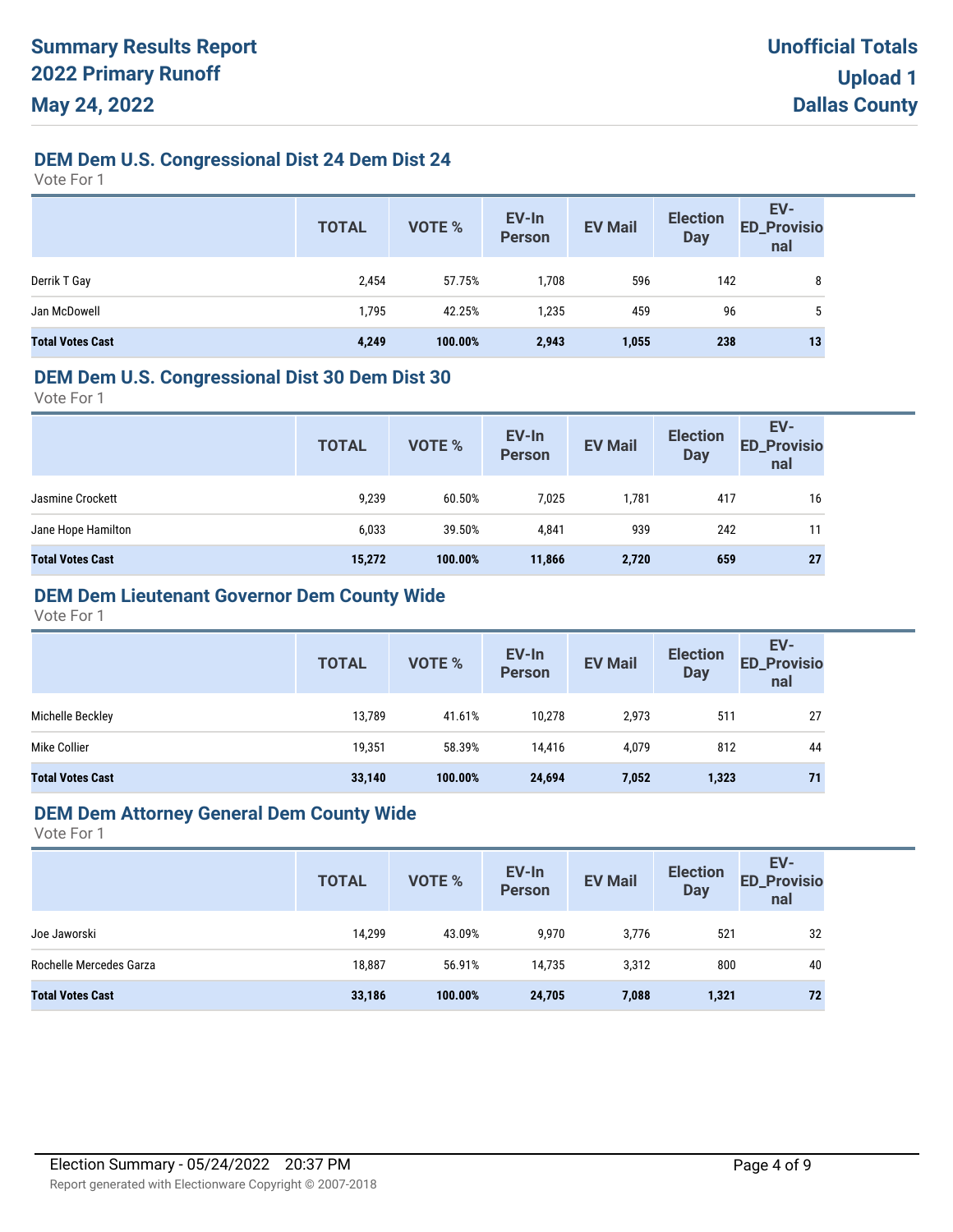# **DEM Dem Comptroller of Public Accounts Dem County Wide**

Vote For 1

|                         | <b>TOTAL</b> | <b>VOTE %</b> | EV-In<br>Person | <b>EV Mail</b> | <b>Election</b><br><b>Day</b> | EV-<br><b>ED_Provisio</b><br>nal |
|-------------------------|--------------|---------------|-----------------|----------------|-------------------------------|----------------------------------|
| Angel Luis Vega         | 11.344       | 35.14%        | 8,668           | 2,211          | 443                           | 22                               |
| Janet T. Dudding        | 20,937       | 64.86%        | 15.461          | 4,626          | 804                           | 46                               |
| <b>Total Votes Cast</b> | 32,281       | 100.00%       | 24,129          | 6,837          | 1,247                         | 68                               |

# **DEM Dem Commissioner of the General Land Office Dem County Wide**

Vote For 1

| <b>TOTAL</b> | VOTE %  | EV-In<br><b>Person</b> | <b>EV Mail</b> | <b>Election</b><br><b>Day</b> | EV-<br><b>ED_Provisio</b><br>nal |
|--------------|---------|------------------------|----------------|-------------------------------|----------------------------------|
| 11,341       | 34.61%  | 8,300                  | 2,524          | 500                           | 17                               |
| 21,427       | 65.39%  | 16,148                 | 4,437          | 788                           | 54                               |
| 32,768       | 100.00% | 24,448                 | 6,961          | 1,288                         | 71                               |
|              |         |                        |                |                               |                                  |

# **DEM Dem State Rep, Dist 100 Dem District 100**

Vote For 1

|                         | <b>TOTAL</b> | <b>VOTE %</b> | EV-In<br><b>Person</b> | <b>EV Mail</b> | <b>Election</b><br><b>Day</b> | EV-<br><b>ED_Provisio</b><br>nal |
|-------------------------|--------------|---------------|------------------------|----------------|-------------------------------|----------------------------------|
| Sandra Crenshaw         | 704          | 29.59%        | 516                    | 163            | 24                            |                                  |
| Venton C Jones          | 1,675        | 70.41%        | 1,367                  | 249            | 52                            |                                  |
| <b>Total Votes Cast</b> | 2,379        | 100.00%       | 1,883                  | 412            | 76                            | 8                                |

#### **DEM Dem State Rep, Dist 114 Dem District 114**

|                         | <b>TOTAL</b> | VOTE %  | EV-In<br>Person | <b>EV Mail</b> | <b>Election</b><br><b>Day</b> | EV-<br><b>ED_Provisio</b><br>nal |
|-------------------------|--------------|---------|-----------------|----------------|-------------------------------|----------------------------------|
| Alexandra Guio          | 1,418        | 39.24%  | 1,048           | 175            | 193                           | າ                                |
| John Bryant             | 2,196        | 60.76%  | 1,657           | 376            | 152                           | 11                               |
| <b>Total Votes Cast</b> | 3,614        | 100.00% | 2,705           | 551            | 345                           | 13                               |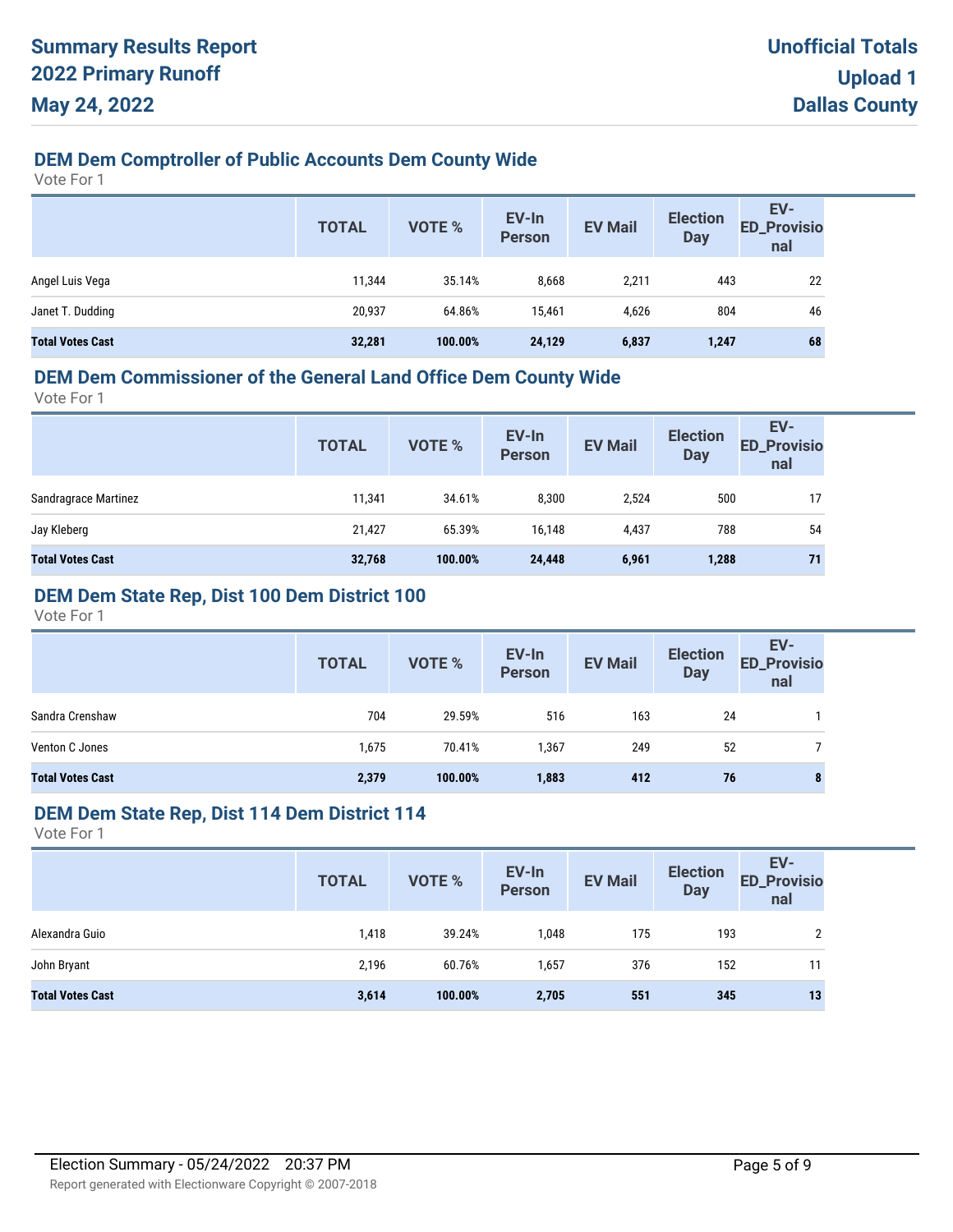# **DEM Dem Judge County Criminal Court No. 10 Dem County Wide**

Vote For 1

|                         | <b>TOTAL</b> | VOTE %  | EV-In<br>Person | <b>EV Mail</b> | <b>Election</b><br><b>Day</b> | EV-<br><b>ED_Provisio</b><br>nal |
|-------------------------|--------------|---------|-----------------|----------------|-------------------------------|----------------------------------|
| Etta J. Mullin          | 13,346       | 41.60%  | 10,054          | 2,878          | 395                           | 19                               |
| Monique J. Bracey Huff  | 18,735       | 58.40%  | 13,934          | 3,948          | 804                           | 49                               |
| <b>Total Votes Cast</b> | 32,081       | 100.00% | 23,988          | 6,826          | 1,199                         | 68                               |

#### **DEM Dem County Clerk Dem County Wide**

Vote For 1

|                         | <b>TOTAL</b> | <b>VOTE %</b> | EV-In<br><b>Person</b> | <b>EV Mail</b> | <b>Election</b><br><b>Day</b> | EV-<br><b>ED_Provisio</b><br>nal |
|-------------------------|--------------|---------------|------------------------|----------------|-------------------------------|----------------------------------|
| Ann Cruz                | 12,147       | 37.52%        | 9,124                  | 2,404          | 600                           | 19                               |
| John F. Warren          | 20,229       | 62.48%        | 15.181                 | 4,347          | 649                           | 52                               |
| <b>Total Votes Cast</b> | 32,376       | 100.00%       | 24,305                 | 6,751          | 1,249                         | 71                               |

### **DEM Dem County Commissioner, Precinct No. 2 Dem Comm Dist 2**

Vote For 1

|                         | <b>TOTAL</b> | <b>VOTE %</b> | EV-In<br>Person | <b>EV Mail</b> | <b>Election</b><br><b>Day</b> | EV-<br><b>ED_Provisio</b><br>nal |
|-------------------------|--------------|---------------|-----------------|----------------|-------------------------------|----------------------------------|
| Andrew Sommerman        | 5,869        | 68.84%        | 4,185           | 1,318          | 341                           | 25                               |
| Michelle Ocker          | 2,656        | 31.16%        | 1,783           | 651            | 213                           | 9                                |
| <b>Total Votes Cast</b> | 8,525        | 100.00%       | 5,968           | 1,969          | 554                           | 34                               |

#### **DEM Dem Justice of the Peace, Precinct No. 2, Place 1 Dem District 2**

|                         | <b>TOTAL</b> | <b>VOTE %</b> | EV-In<br><b>Person</b> | <b>EV Mail</b> | <b>Election</b><br><b>Day</b> | EV-<br><b>ED_Provisio</b><br>nal |
|-------------------------|--------------|---------------|------------------------|----------------|-------------------------------|----------------------------------|
| Atalia Garcia Williams  | 1,860        | 45.38%        | 1,442                  | 399            | 15                            | 4                                |
| Margaret O'Brien        | 2,239        | 54.62%        | 1,568                  | 664            | C                             |                                  |
| <b>Total Votes Cast</b> | 4,099        | 100.00%       | 3,010                  | 1,063          | 20                            |                                  |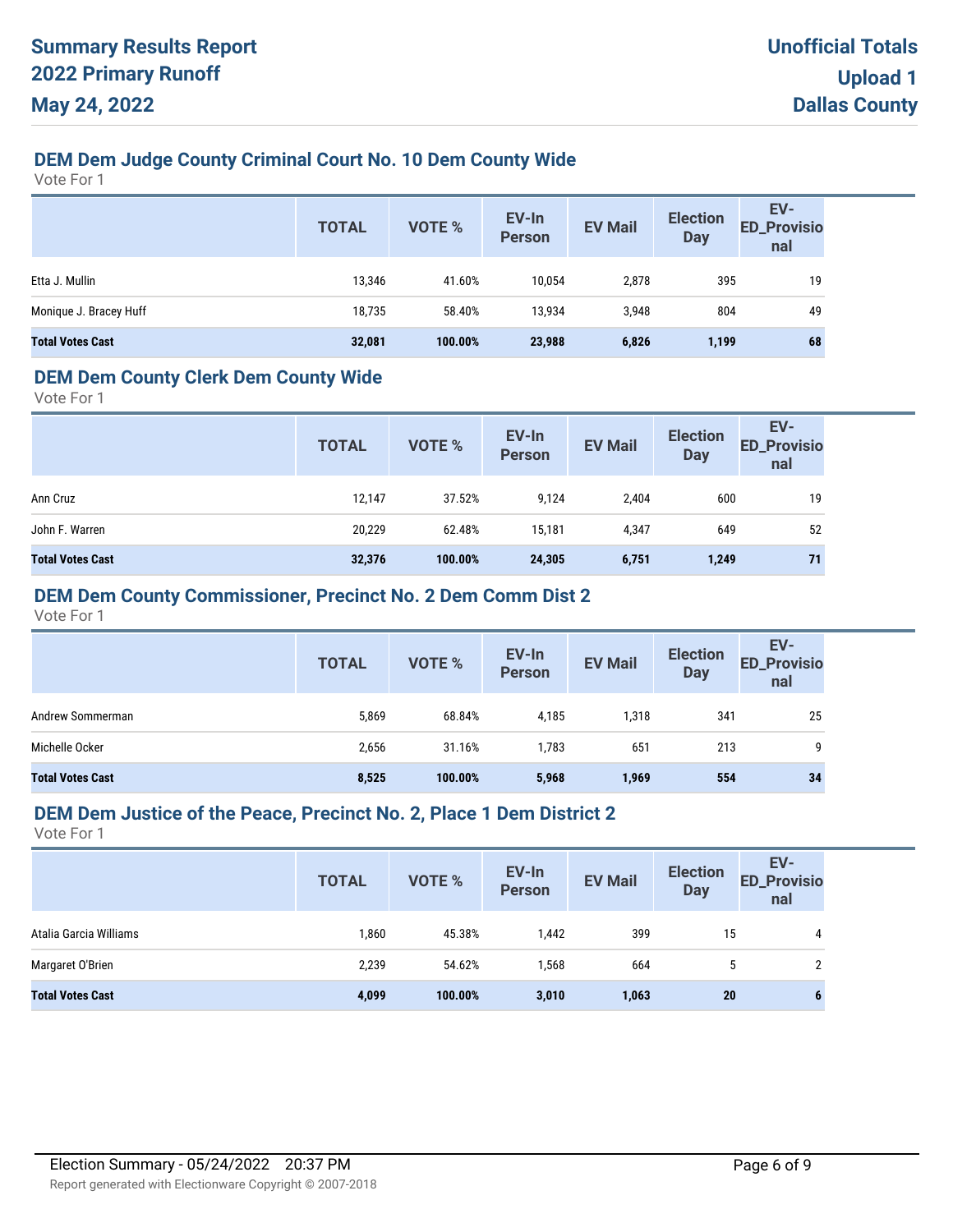# **DEM Dem Justice of the Peace, Precinct No. 5, Place 2 Dem District 5**

Vote For 1

|                         | <b>TOTAL</b> | <b>VOTE %</b> | EV-In<br>Person | <b>EV Mail</b> | <b>Election</b><br><b>Day</b> | EV-<br>ED_Provisio<br>nal |
|-------------------------|--------------|---------------|-----------------|----------------|-------------------------------|---------------------------|
| Juan Jasso              | 3,739        | 62.55%        | 2,692           | 713            | 315                           | 19                        |
| Desmond "Dez" Cooks     | 2,239        | 37.45%        | 1,635           | 393            | 204                           |                           |
| <b>Total Votes Cast</b> | 5,978        | 100.00%       | 4,327           | 1,106          | 519                           | 26                        |

#### **DEM Precinct Chair, Precinct 1052 Precinct 1052**

Vote For 1

|                         | <b>TOTAL</b> | VOTE %  | EV-In<br>Person | <b>EV Mail</b> | <b>Election</b><br><b>Day</b> | EV-<br>ED_Provisio<br>nal |
|-------------------------|--------------|---------|-----------------|----------------|-------------------------------|---------------------------|
| Joanna "Joey" Cade      | 113          | 60.11%  | 110             | 3              | 0                             | 0                         |
| Jan Bridges             | 75           | 39.89%  | 60              | 14             |                               | 0                         |
| <b>Total Votes Cast</b> | 188          | 100.00% | 170             | 17             |                               | 0                         |

# **DEM Precinct Chair, Precinct 1059 Precinct 1059**

Vote For 1

|                         | <b>TOTAL</b> | VOTE %  | EV-In<br>Person | <b>EV Mail</b> | <b>Election</b><br><b>Day</b> | EV-<br>ED_Provisio<br>nal |
|-------------------------|--------------|---------|-----------------|----------------|-------------------------------|---------------------------|
| Erica Cole              | 25           | 19.38%  | 19              | 6              | 0                             | 0                         |
| Angela Kutac            | 104          | 80.62%  | 91              | 13             | 0                             | 0                         |
| <b>Total Votes Cast</b> | 129          | 100.00% | 110             | 19             | $\bf{0}$                      | 0                         |

#### **DEM Precinct Chair, Precinct 1084 Precinct 1084**

|                         | <b>TOTAL</b> | <b>VOTE %</b> | EV-In<br>Person | <b>EV Mail</b> | <b>Election</b><br><b>Day</b> | EV-<br><b>ED_Provisio</b><br>nal |
|-------------------------|--------------|---------------|-----------------|----------------|-------------------------------|----------------------------------|
| <b>Tracy Dotie Hill</b> | 151          | 59.92%        | 132             | 18             |                               | 0                                |
| Adam Bazaldua           | 101          | 40.08%        | 90              | 11             | $\mathbf{0}$                  | 0                                |
| <b>Total Votes Cast</b> | 252          | 100.00%       | 222             | 29             |                               | $\bf{0}$                         |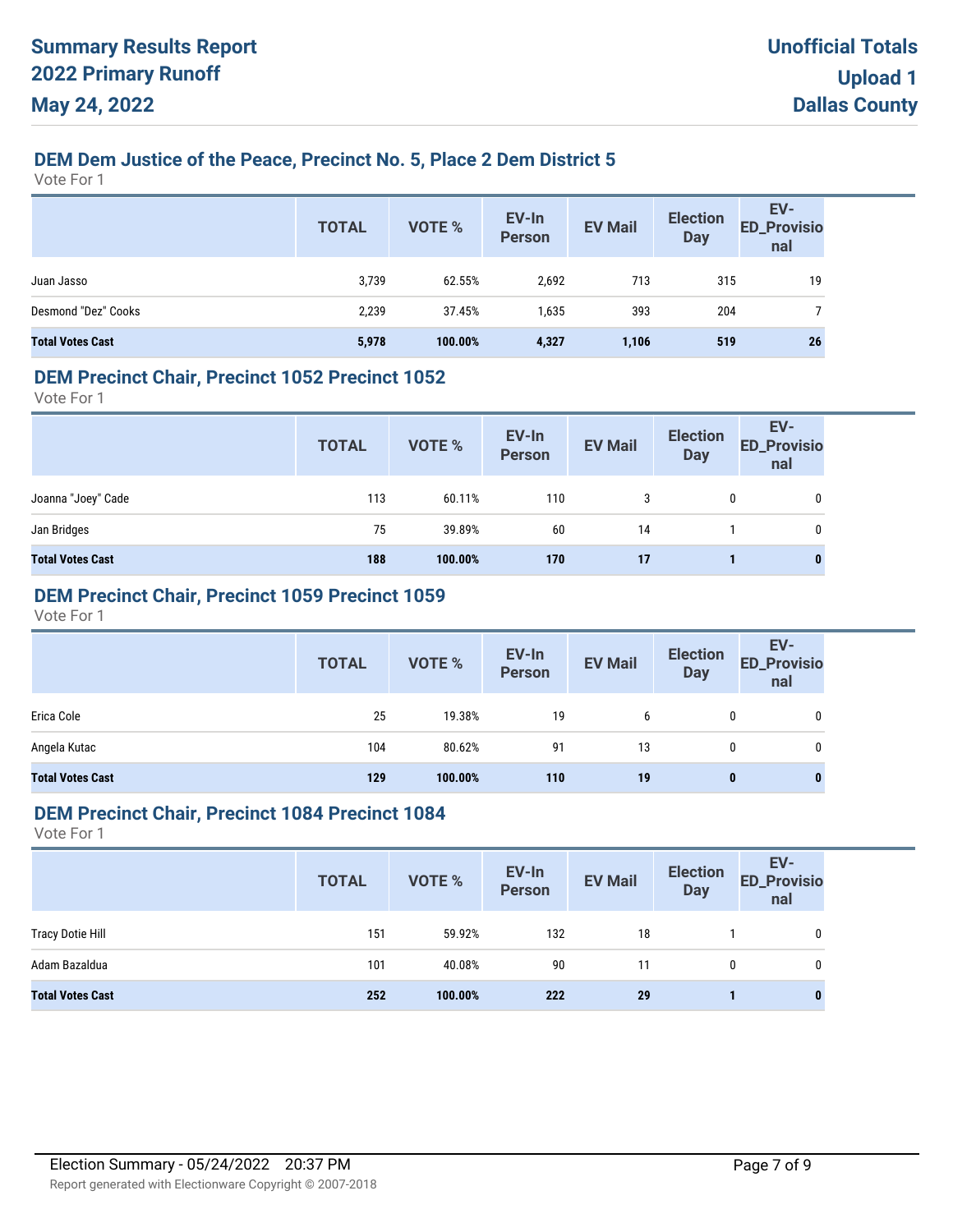# **DEM Precinct Chair, Precinct 2046 Precinct 2046**

Vote For 1

|                         | <b>TOTAL</b> | VOTE %  | EV-In<br>Person | <b>EV Mail</b> | <b>Election</b><br>Day | EV-<br>ED_Provisio<br>nal |
|-------------------------|--------------|---------|-----------------|----------------|------------------------|---------------------------|
| <b>Colleen Martin</b>   | 34           | 68.00%  | 22              | 12             |                        | 0                         |
| Deron Valjean Patterson | 16           | 32.00%  | 12              | 4              | 0                      | 0                         |
| <b>Total Votes Cast</b> | 50           | 100.00% | 34              | 16             | 0                      | 0                         |

### **DEM Precinct Chair, Precinct 3045 Precinct 3045**

Vote For 1

|                         | <b>TOTAL</b> | VOTE %  | EV-In<br>Person | <b>EV Mail</b> | <b>Election</b><br><b>Day</b> | EV-<br><b>ED_Provisio</b><br>nal |
|-------------------------|--------------|---------|-----------------|----------------|-------------------------------|----------------------------------|
| Shalondria Galimore     | 10           | 58.82%  |                 | 3              | $\mathbf{0}$                  | 0                                |
| Temeckia Redd Derrough  |              | 41.18%  |                 | 0              | $\mathbf{0}$                  | 0                                |
| <b>Total Votes Cast</b> | 17           | 100.00% | 14              | 3              | 0                             | 0                                |

# **DEM Precinct Chair, Precinct 3070 Precinct 3070**

Vote For 1

|                         | <b>TOTAL</b> | VOTE %  | EV-In<br>Person | <b>EV Mail</b> | <b>Election</b><br><b>Day</b> | EV-<br>ED_Provisio<br>nal |
|-------------------------|--------------|---------|-----------------|----------------|-------------------------------|---------------------------|
| Subrina Lynn Brenham    | 93           | 81.58%  | 80              | 13             |                               | 0                         |
| Roxie Olds Pride        | 21           | 18.42%  | 10              | 11             | 0                             | 0                         |
| <b>Total Votes Cast</b> | 114          | 100.00% | 90              | 24             | $\bf{0}$                      | $\bf{0}$                  |

### **DEM Precinct Chair, Precinct 4063 Precinct 4063**

|                         | <b>TOTAL</b> | <b>VOTE %</b> | EV-In<br>Person | <b>EV Mail</b> | <b>Election</b><br><b>Day</b> | EV-<br><b>ED_Provisio</b><br>nal |
|-------------------------|--------------|---------------|-----------------|----------------|-------------------------------|----------------------------------|
| Yolanda R. Alameda      | 43           | 82.69%        | 31              | 10             |                               |                                  |
| Philip Hiatt Haigh      | 9            | 17.31%        | 8               |                | 0                             | 0                                |
| <b>Total Votes Cast</b> | 52           | 100.00%       | 39              | 11             |                               |                                  |